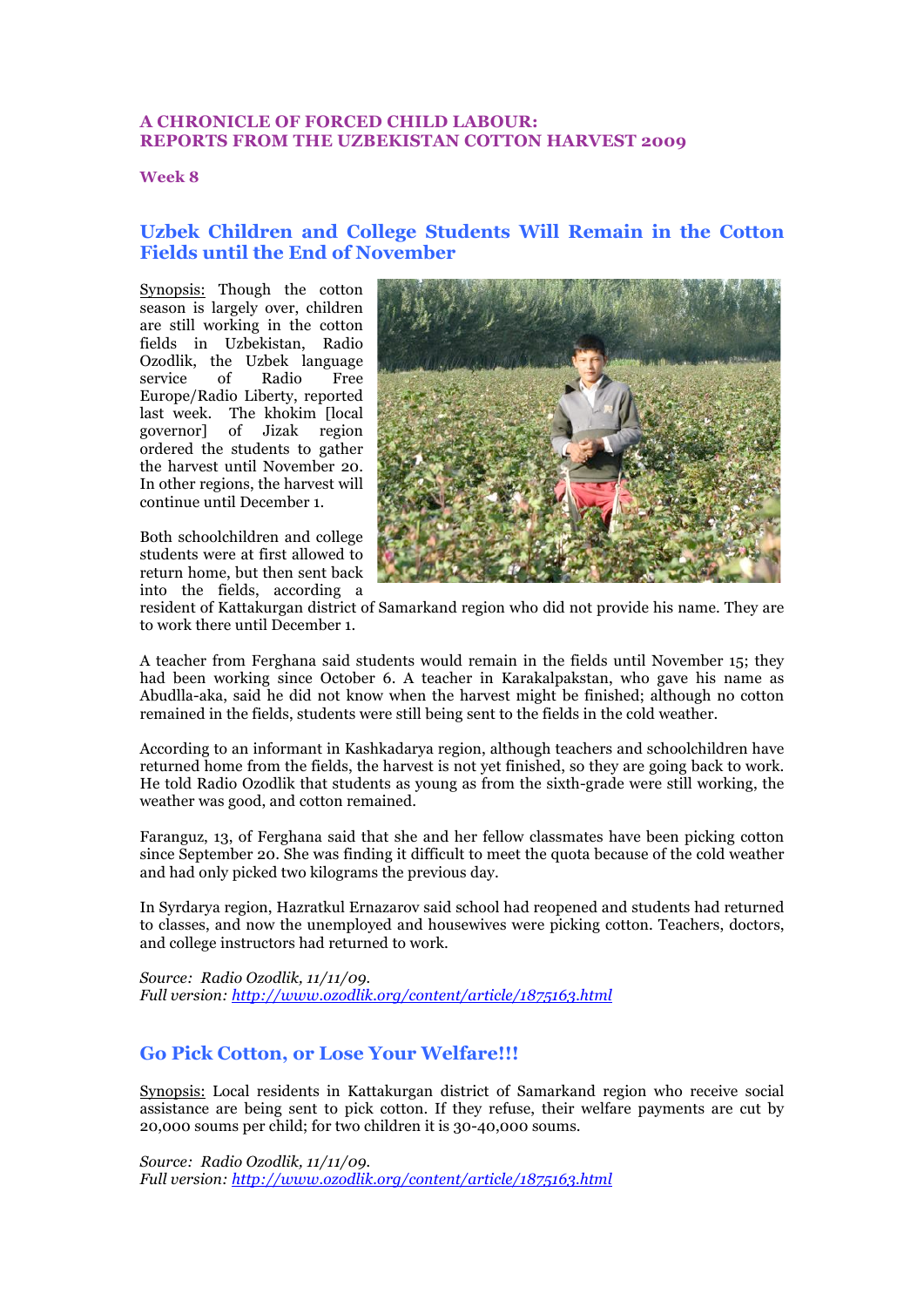# **Uzbek Cotton Fields Still Using Child Labour – BBC World**

Synopsis: Cotton is big business in Uzbekistan, and a vital source of hard currency in a country which is chronically underdeveloped and where many live below the poverty line.

But last year, some Western clothes retailers threatened to boycott Uzbekistan - one of the world's leading cotton producers - if it did not stop using schoolchildren to pick this vital harvest.

As a result, the Uzbeks officially banned the use of child labour, but they now seem to have reneged on their promise, with children as young as 11 or 12 working in the fields.

"Everybody is out in the cotton fields, including schoolchildren," one woman told the BBC by phone - the BBC is not allowed to report on the ground in Uzbekistan.

The woman, who did not want to give her name, said the streets and markets in her area were almost empty because everyone was in the fields.

According to other residents, streets are festooned with slogans dating back to the Soviet era calling on everyone to help with the harvest. Government activists with loudspeakers are driving around reminding people to do their bit.

"My daughter is anaemic and has been taken to a cotton-growing area far away with her college. I couldn't do anything," one mother from a rural area in central Uzbekistan said. "I myself am disabled and my husband works in Russia. I can't visit her and don't know how she is now."

"Fourteen- and 15-year-old school pupils have been taken to the cotton fields," added Bakhtiyar Hamrayev, a human rights activist, describing the situation in the central Jizzakh region.

"In rural areas, children as young as 11 or 12 have been forced to leave their classrooms and help to pick cotton in nearby farms."

There is immense pressure on families to ensure their children take part in the harvest, and most people are afraid to resist.

Schools and colleges are also under pressure to support the harvest, and Bakhtiyar Hamrayev says this sometimes leads to them taking tough measures against children whose parents try to keep them at home.

"In one recent example, a boy fell ill and went to see the doctor," he said. "By the time he brought back the doctor's certificate, his teachers had informed the parents he'd been expelled."

Many Uzbek farmers do not want to use child labour, but they are powerless to negotiate the price paid by the state and the extremely low wages on offer put adults off picking cotton. "The government forces us to produce cotton while we want to plant fruits or vegetables," one Uzbek farmer said. "And again it's the government who decides the price for our cotton and who decides who will pick the cotton."

The BBC Uzbek Service asked government officials, including the Ministry of Education, to comment on allegations that Uzbekistan is still using child labour, but the authorities have declined to comment.

In the meantime, it seems that thousands of children are once again being forced to spend valuable school time toiling away in Uzbekistan's cotton fields until the end of the harvest in December.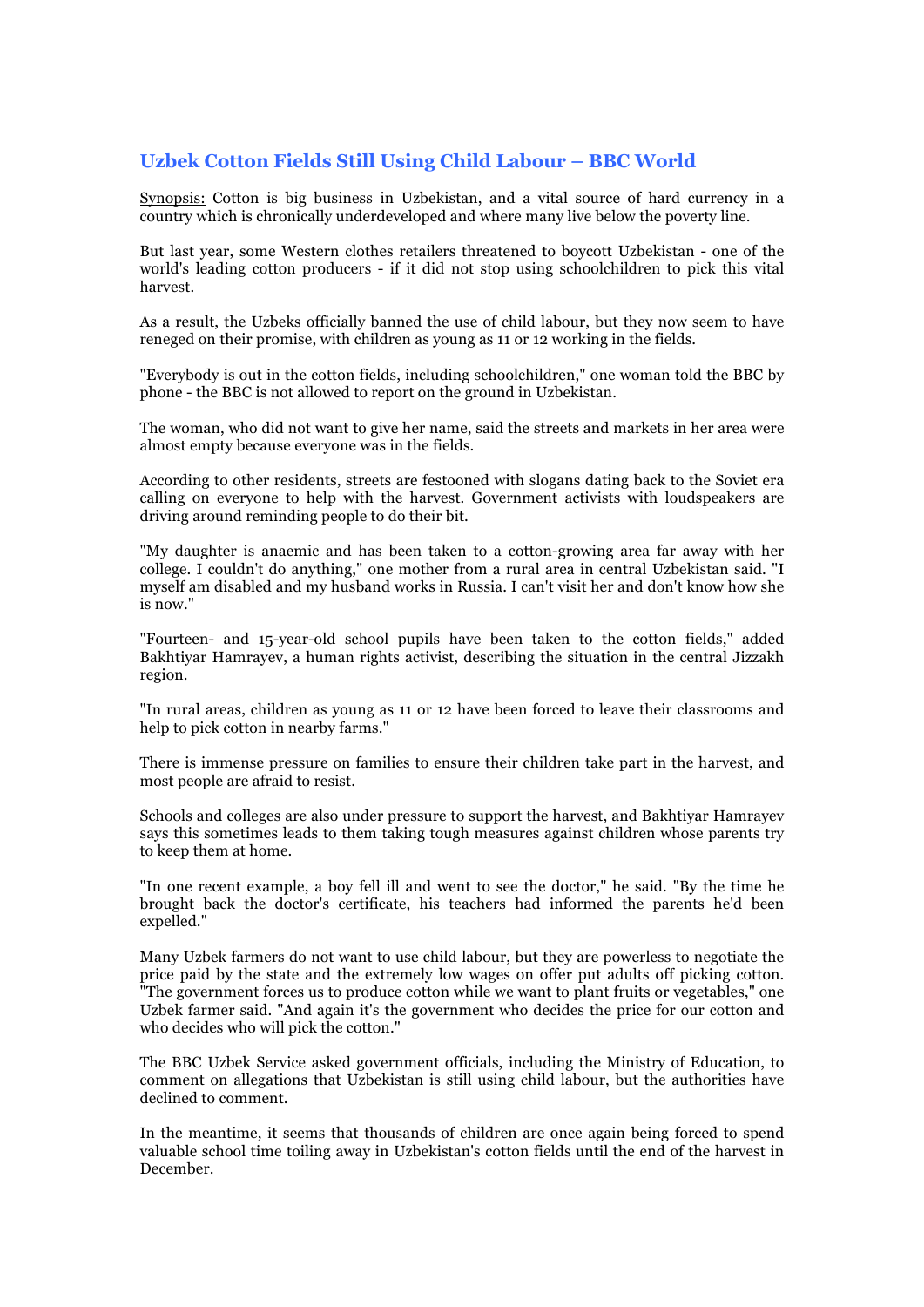*Source: BBC World, 11/11/09 Full version: http://news.bbc.co.uk/2/hi/asia-pacific/8340630.stm*

#### **Activist Beaten After BBC Story**

Synopsis: Within hours of the appearance of a story [see above] he helped BBC reporters investigate about the use of child labor in Uzbekistan's cotton fields, human rights activist Bakhtiyar Hamrayev was attacked and beaten, the BBC reported.

Hamrayev told the BBC that the children were forced to drink and wash in irrigation ditches from the nearby cotton fields. They were fed inadequately, with bread and tea for breakfast and macaroni soup for dinner. Children were forced to pay even for these meagre rations which often put them in debt after the harvest.

*Source: BBC World, 11/11/09. Full version: http://news.bbc.co.uk/2/hi/asia-pacific/8355585.stm*

#### **Growing Persecution of Farmers' Rights Activists in Uzbekistan - Human Rights Watch**

Synopsis: The human rights defender and farmers' rights activist Ganikhon Mamatkhanov is facing a trial on politically motivated charges, Human Rights Watch said in a statement published on its website November 16.

Mamatkhanov has regularly provided commentary on the human rights situation in Ferghana, in eastern Uzbekistan, to Radio Ozodlik, the Uzbek language service of Radio Free Europe/Radio Liberty (RFE/RL). Local human rights defenders believe that Mamatkhanov's arrest is in retaliation for his human rights work and public criticism of the government.

"Activists who fight for farmers' rights are a growing target of government persecution," said Holly Cartner, Europe and Central Asia director for Human Rights Watch.

Mamatkhanov faces charges of fraud and bribery [a standard accusation brought against many other human rights activists who are not state officials. In the 1990s, law enforcements agencies used to plant narcotics in activists' houses to justify criminal persecution against them – *our comment*]. He was detained on October 9, 2009, under circumstances that appeared to have been staged to frame him.

The Mamatkhanov case is one of a growing number of cases of Uzbek activists arrested for working for farmers' rights, including that of Sayyid and Oyazimhon Hidirova, chairman of the Arnasai Branch of the International Human Rights Societ yof Uzbekistan, arrested in August for her efforts to expose corruption by agricultural officials in Arnasai.

#### *Source: Human Rights Watch, 16/11/09.*

*Full version: http://www.hrw.org/en/news/2009/11/15/uzbekistan-free-human-rightsdefender*

## **Is Uzbekistan Involved in the Creation of a Grey Market for Cotton? Full List of Participants of the Tashkent Cotton Fair Published – Ferghana.ru**

Synopsis: The correspondents Ferghana.Ru managed to obtain the full list of participants of the Tashkent Cotton Fair [The list is posted here]. According to this document, the fair was attended by 252 companies, including 38 from Europe (excluding Turkey), and six from America.

At the fair, from the European Union, there was one company each representing the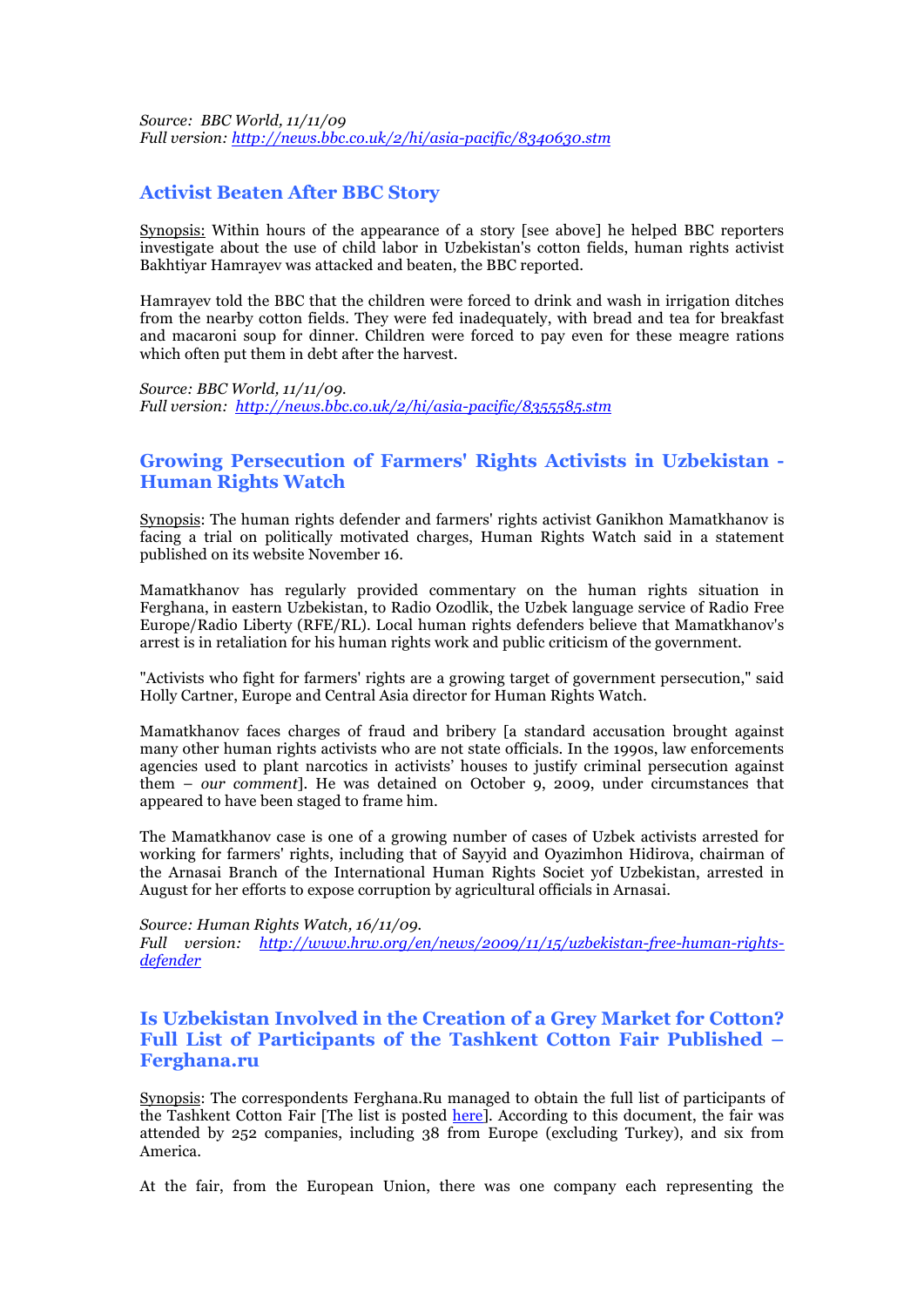Netherlands, Poland, and Italy, two companies each from Lithuania, Belgium, and France, three from Latvia, eight from Switzerland, nine from the UK and from Germany, and 41 companies from Turkey (listed in this paragraph as being closely associated with Europe). From Russia there were reps from 33 companies.

From the countries of Central and South East Asia, we note that Iran's interest in the fair was demonstrated by Iran sending 34 representatives from its companies, from China, 31, from the United Arab Emirates - 10 companies, Pakistan - eight, South Korea - five, Japan – three, Singapore – two, and Hong Kong and India – one each, Ferghana.ru reports.

Even in 2007, a press leak revealed that a Bangladeshi company was wavering whether or not to buy Uzbek cotton. Tashkent would immediately have to deal with the issue of using child labor, as even Bangladeshi firms would have to find other suppliers. But it seems that commercial interests won out, and they sent representatives from 21 Bangladeshi companies.

The majority of those companies attending the fair in Tashkent have identified the cotton trade as their sphere of activity. Among the participants were quite a lot of companies which themselves offer their products or services -- financial, logistics and transport, equipment supply, production of fertilizers.

It is somewhat amusing to read the list of last names of the people participating in the fair. As a rule, the last names are Uzbek –even if you read the list of German, French, Italian, Japanese, Belgian, British, or American participating companies. Several companies, such as the British *Agex Commerce Ltd*., which was represented only by four people from Uzbekistan, is typical of many such companies. It seems that natives of Uzbekistan make up about 85 percent of the list. The exception is the Chinese list, in which the majority were Chinese.

There are no sufficient grounds to assert that the companies which they represent are affiliated with Tashkent and Tashkent-based monopolies involved in the sale of cotton. The majority of Uzbeks in the delegations may simply say that Uzbeks have an easier time conducting business with other Uzbeks. It is clear that the authorities are closely watching any transaction involved in selling cotton, as well as those involved in these transactions. That is why, obviously, firms prefer to send to Tashkent their representatives, who, at the very least, are trustworthy in the eyes of the officials.

From an analysis of the list of participants, one may assume that the more people a company sends, the more that company is interested in the resulting trade. For example, the Swiss company *Paul Reinhart* sent 10 delegates; *Super Perfect Investments Ltd* (Hong Kong) sent six, *Xiang Gang jia ji You Xian Gong Si* (China) - one dozen, *Iran Rise Alborz* (Iran) - nine, *Donovan Invest trading* (Russia) - five, and so forth.

According to expert Yelena Kuzmina, at the Tashkent Cotton Fair, only a certain percent of Uzbek cotton is sold, whereas the bulk is sold by intermediaries at the European and Arab cotton exchanges.

The main buyer of Uzbek cotton in one way or another is Russia. It has been so for over one hundred years, ever since the days of the Russian Empire. Uzbekistan has grown exactly the sort of cotton, with the length of fiber, that is appropriate for Russia's textile industry, as Uzbek cotton is less suitable for European machinery. Recently, Tashkent claims that farmers began to grow new varieties of cotton, however for these new types to become suitable for industry takes at least ten to fifteen years. So it is too early to talk about genuine variety. And although the intergovernmental commission on economic cooperation has attempted, it seems, from its inception, to resolve the issue of direct shipments of cotton from Uzbekistan to Russia, while this remains unresolved – it seems that the resale of cotton through intermediaries is too lucrative," says Kuzmina.

So we decided to ring up Russia's companies participating in the Tashkent fair, to find out where else, besides the capital of Uzbekistan, they can buy Uzbek cotton, and how successful the fair this year in Tashkent was for Russian companies.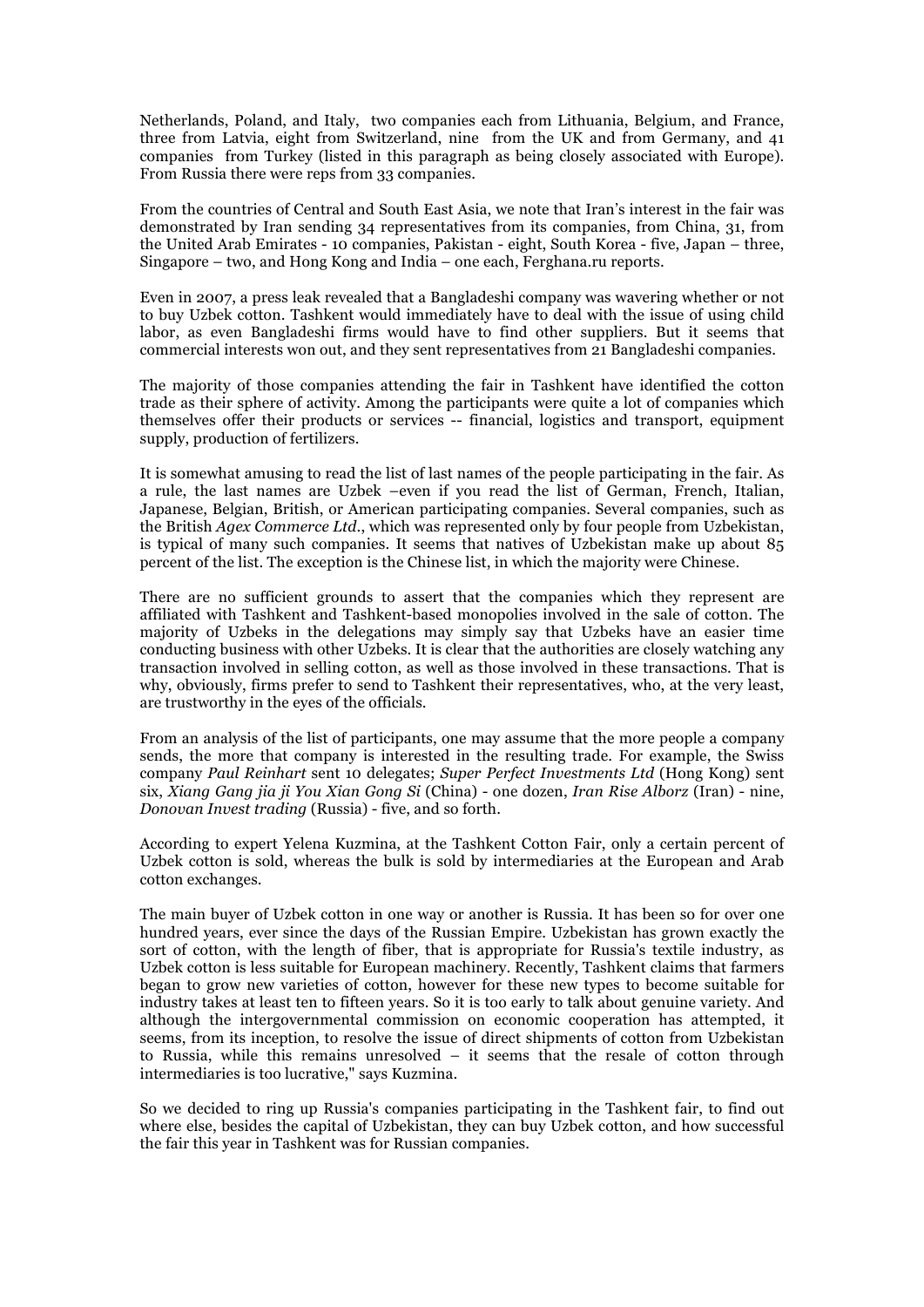Here we discovered some interesting things, Fergana.ru reports. Quite a few Russian companies which have registered for the fair have absolutely no information about them on the Internet. Nothing on the search engines confirmed the existence of these companies whatsoever, or these companies were mixed in with the many companies with similar or the same names, that had nothing specifically to do with cotton. Or, if one could find these companies on the internet, there was little contact information for them, no phone number (one could only be contacted by email, such as the company "*Proxium*"), or the contacts lead you to Tajikistan, like the company *Mercot AG*, or to Iran, like the company *Ferdows Textile Co*.

And there were some companies that traced back to Uzbekistan, such as the company *Alfa Invest* or *Evrometall Azia*. Some of the companies registered at the fair under one name, but in Russia exist under a different one - for example, "*Yaroslavl Bolshaya Manufaktura*," which sent to one representative Tashkent, though the company is officially known as the Yaroslavl technical fabric factory "*Krasni Perekop*."

Fergana.ru managed to call the CEO of "*Primteks*" Vadim Bakarinov, who went to Tashkent. "*Primteks*" has cooperated with Uzbekistan for 15 years. Asked whether some companies in Russia represented at the fair are real, Bakarinov answered that yes, these are real companies. Just as a company may have a trademark, known to all, and under which it registers at these gatherings, it may sign its contracts through another company or legal entity, "We've been in this business for 15 years, and we are known by the brand '*Primtex*,' even though our contracts are under the company '*Uniontex*'".

"In Tashkent, we meet with our overseas colleagues from England, from Germany; we will learn about their plans, and sometimes we do not buy cotton directly from the Uzbek companies but through their intermediaries, because their offers may be more favourable. For example, when some of these firms recorded a lower price, the prices later began to rise; the intermediaries, nevertheless, offered prices below the current ones. Or they offer a deferred payment or discounts ... For example, you can buy cotton from the Swiss company *Paul Reinhart AG*, which imports to Russia and keeps quantities of cotton in customs warehouses; and you need not travel far, but just go, for example, to Ivanovo, to examine the cotton. I like that, the price suits me  $-$  just pay and take..."

*Source: Ferghana.Ru, 12/11/09 Full version: http://www.ferghana.ru/article.php?id=6367*

## **Elyor Ganiev Named Vice Premier of Uzbekistan**

Synopsis: President Karimov has named Elyor Ganiev Deputy Prime Minister of the Government of Uzbekistan, Regnum news agency reported. Ganiev had previously served as Minister of External Economic Relations [the ministry which organizes the annual cotton fair in Tashkent and hosts three major companies trading Uzbek cotton abroad. The Ministry has claimed that one million tons of cotton fibre was sold at the Cotton Fair held in Tashkent this year, of which 600 thousand tons are from the 2009 harvest and 400 thousand tons from the 2010 harvest – our comments].

Uzmetronom.com reports that Ganiev came from the security services division specializing in combating transnational economic crimes. In the early nineties, he had been delegated to strengthen the Agency of Foreign Economic Relations, where he worked under the direct supervision Utkir Sultanov, who later headed the government of the republic. In 1997, Ganiev headed this agency.

From 2002-2005, Ganiev worked as Deputy Prime Minister on Foreign Economic Relations and in 2005 he was Deputy Prime Minister and Minister of Foreign Affairs, serving as Minister of External Economic Relations from 2006, a government source told Regnum.

*Source: Regnum.ru, 15/11/09; Uzmetronom.com, 15/11/09. Full version: http://www.regnum.ru/news/1225199.html*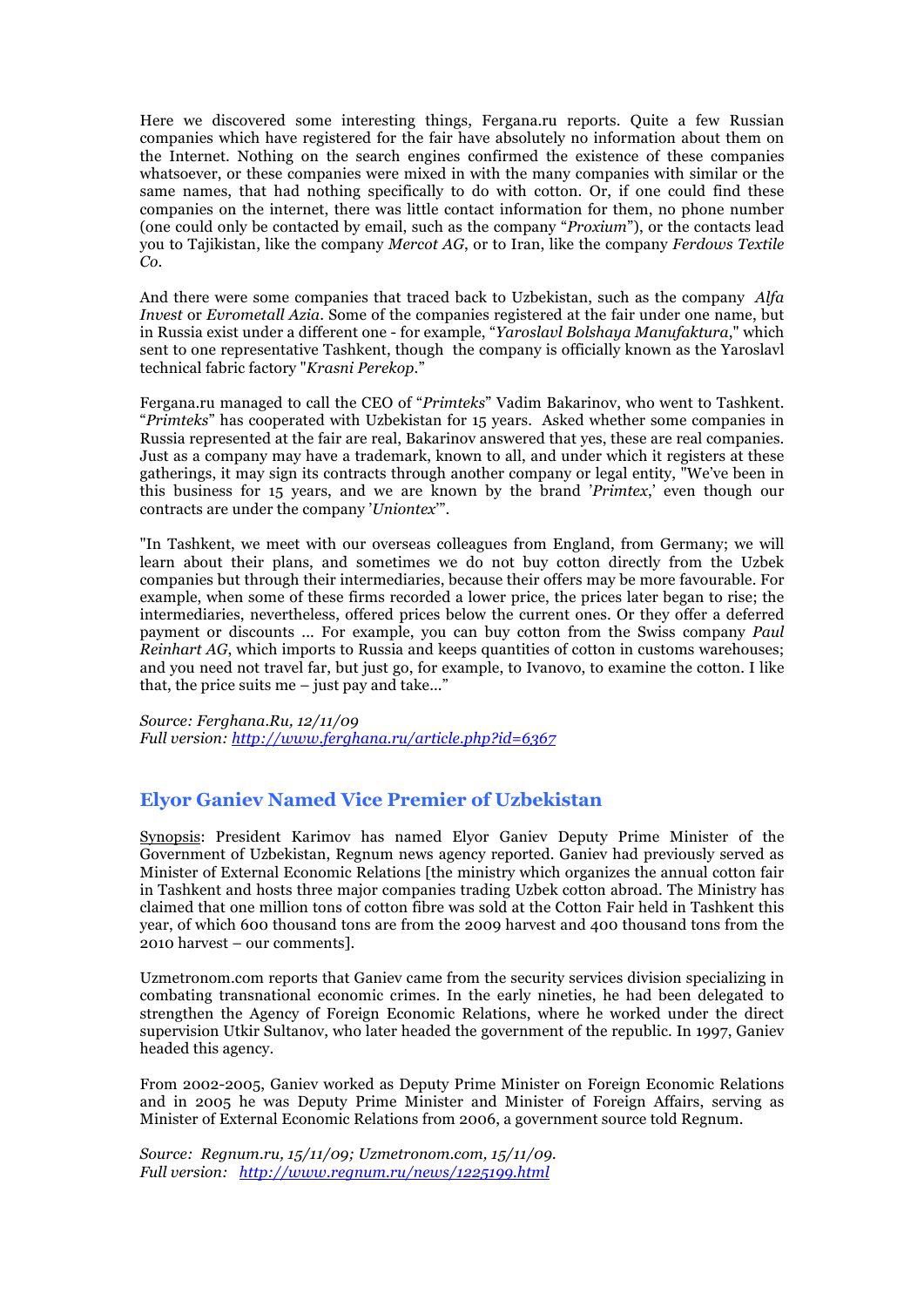## **How export revenues are being spent**

### **… Chasing Western Celebrities**

Synopsis: Lola Karimova-Tillyaeva, President Karimov's youngest daughter, paid the famous actress Monica Bellucci 190,000 euro for a four-hour event with dinner and a brief speech, ferghana.ru reported, citing infox.ru and the French site rue98.com.

The charity dinner was held on April 8 this year at the Museum of Contemporary Art in Paris in honour of the opening of Karimova-Tillyaeva's foundation, Uzbekistan 2020.

French actors Alain Delon and Edouard Baer as well as Bernadette Chirac, wife of former President Chirac, also attended and were photographed with Karimova-Tillyaeva, 31, who has a degree in international law from the University of World Economy and Diplomacy in Tashkent and also a Ph.D. in psychology from Tashkent State Economics University.

The president's daughter has founded two large charities in Uzbekistan, Sen Yolg'iz Emassan [You are Not Alone], an orphans' foundation, and also the Republican Center for Social Adaptation for Children. She is currently deputy director of the Tashkent branch of Lomonosov State University of Moscow and is Uzbekistan's permanent representative to UNESCO.

The satirical French website Bakchich Hebdo, which takes its name from the Arabic word for "bribe" and the French word for "weekly," said that President Karimov's daughter was following in her father's footsteps, chasing stars.

*Source: Ferghana.ru, 11/11/09. Full version: http://www.ferghana.ru/news.php?id=13409&mode=snews http://www.rue89.com/2009/11/10/quand-monica-bellucci-se-vend-a-la-dictatureouzbeke-125516*

# **… Landing a Prestigious Soccer Coach**

Synopsis: The Portuguese edition of *Futebol Finance* newspaper compiled a list of the highest paid football coaches in 2009. The list was headed by the Brazilian head coach of Uzbekistan's Bunyodkor football club, Luiz Felipe Scolari. The newspaper reports that Scolari earned 16,6 million euro in Uzbekistan this past season. [This was previously reported as an annual salary of 13 million euro – *our comment*],

The top three highest paid include Jose Mourinho, coach of Italy's Inter, at 11.3 million euro, and the head coach of England's national team, Fabio Capello at 8.8 million euro.

Among the top ten highest paid coaches includes head trainer of Russia's national team Guus Hiddink, earning 5 million euro.

*Source: CA-NEWS.org, 10/11/09 Full version: http://ca-news.org/news/256621*

#### **.. illustrated by some comparative statistics**

| Highest Paid Soccer   Annual<br>Coach | Salary<br>EURO | GDP<br>US\$ | per   Under-5<br>in   capita, World   mortality rate,<br>Bank 2008, UNICEF 2007,<br>1000<br>per<br>births. |
|---------------------------------------|----------------|-------------|------------------------------------------------------------------------------------------------------------|
|---------------------------------------|----------------|-------------|------------------------------------------------------------------------------------------------------------|